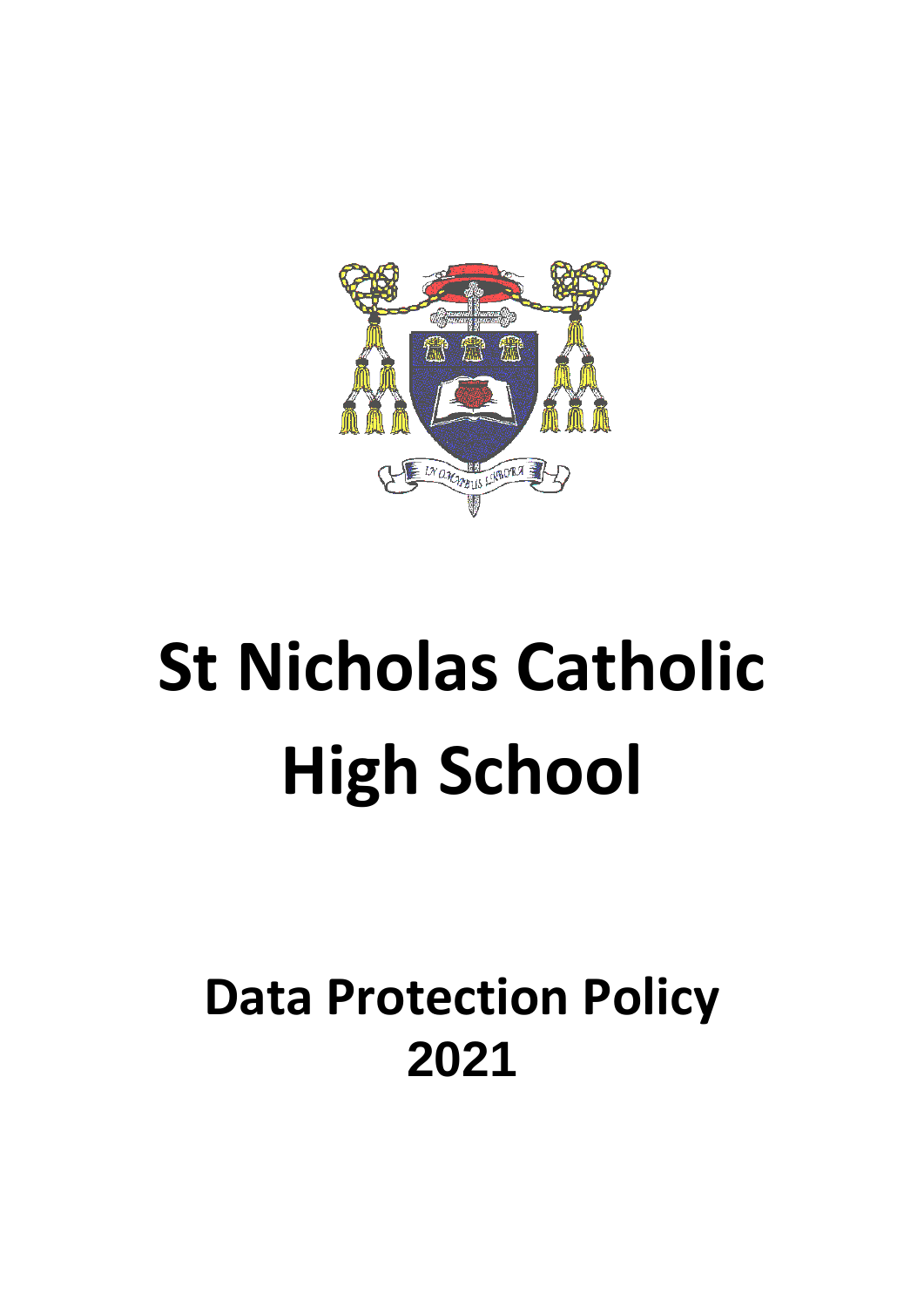#### **Version Control**

| <b>Current</b><br>version | <b>Previous</b><br>version | <b>Summary of changes made</b>                                                                                                                                                                                                                                                                                                                                                                                                                       |
|---------------------------|----------------------------|------------------------------------------------------------------------------------------------------------------------------------------------------------------------------------------------------------------------------------------------------------------------------------------------------------------------------------------------------------------------------------------------------------------------------------------------------|
| 2021                      | 2021                       | Updated in line with guidance from DPO, Impero including;<br>- Additional paragraph under 1.3 outlining what the policy does<br>- Removal of Sections 8 to 14 and replace with new section 8 to<br>simplify matters<br>- Section 11 updated in line with DPO guidance<br>- Section 13 - renamed 'Sharing personal data' and updated<br>- Addition of Section 14 regarding SAR<br>- Addition of Section 15 regarding CCTV<br>- Addition of Section 17 |
|                           |                            |                                                                                                                                                                                                                                                                                                                                                                                                                                                      |
|                           |                            |                                                                                                                                                                                                                                                                                                                                                                                                                                                      |
|                           |                            |                                                                                                                                                                                                                                                                                                                                                                                                                                                      |
|                           |                            |                                                                                                                                                                                                                                                                                                                                                                                                                                                      |

| <b>Policy Impact Statement</b>    |                           |  |  |  |  |
|-----------------------------------|---------------------------|--|--|--|--|
| Policy:                           |                           |  |  |  |  |
| This Policy has been implemented: |                           |  |  |  |  |
| Fully                             |                           |  |  |  |  |
| Partially                         |                           |  |  |  |  |
| Occasionally                      |                           |  |  |  |  |
| Not at all (give reasons why)     |                           |  |  |  |  |
|                                   |                           |  |  |  |  |
| What revisions need to be made:   |                           |  |  |  |  |
| To the Policy?                    | See Version Control Above |  |  |  |  |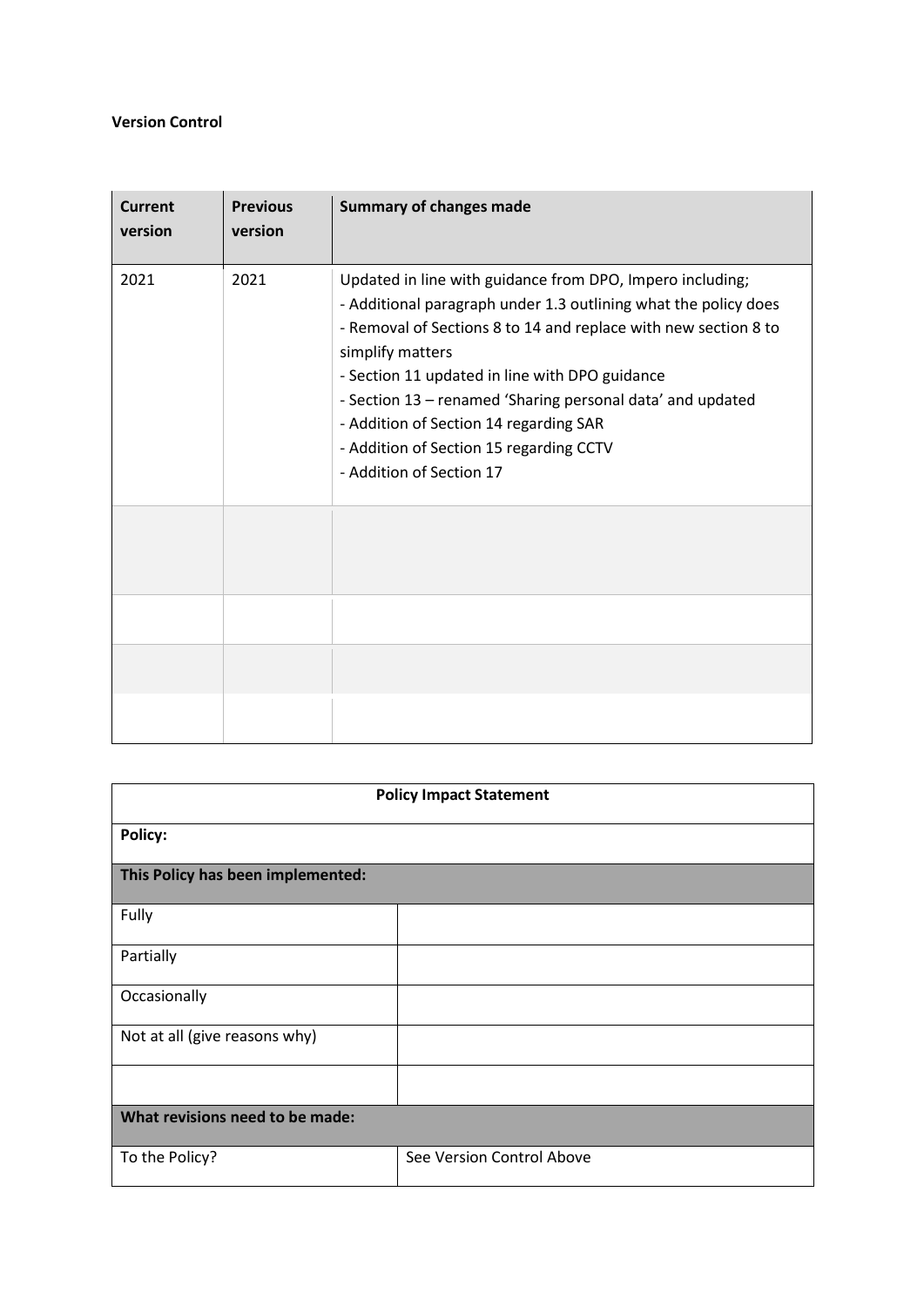| To its implementation? |  |
|------------------------|--|
|                        |  |

#### **1. Legal framework**

- 1.1. This policy has due regard to legislation, including, but not limited to the following:
	- The retained EU law version of the General Data Protection Regulation (EU) (2016/17) (UK GDPR)
	- The Data Protection Act 2018
	- The Freedom of Information Act 2000
	- The Education (Pupil Information) (England) Regulations 2005 (as amended in 2016)
	- The Freedom of Information and Data Protection (Appropriate Limit and Fees) Regulations 2004
	- The School Standards and Framework Act 1998
- 1.2. This policy will also have regard to the following guidance, among others:
	- Information Commissioner's Office (2017) 'Overview of the General Data Protection Regulation (GDPR)'
	- Information Commissioner's Office (2017) 'Preparing for the General Data Protection Regulation (GDPR) 12 steps to take now'
	- All Article 29/European Data Protection Board Working Party Guidance on the implementation of GDPR
	- Department of Education 'Data Protection: a toolkit for schools'
	- IRMS Information Management Toolkit for Schools.
- 1.3. This policy will be implemented in conjunction with the following other school policies:
	- *Records Management and Retention Policy*
	- *IT Acceptable Use Policy*
	- *Privacy Notices*

This Data Protection Policy sets out how St Nicholas Catholic School ("we", "our", "us") handle the Personal Data of our students, staff, parents, carers, guardians, and other third parties. This Data Protection Policy applies to the Personal Data we Process regardless of the media on which that data is stored or whether it relates to past or present students, staff, parents, carers, guardians or related third parties or any other Data Subject. This Data Protection Policy applies to all members of staff ("you"). Members of staff must read, understand and comply with this Data Protection Policy when Processing Personal Data on our behalf.]

We recognise that the correct and lawful treatment of Personal Data will maintain confidence in the organisation and will provide for successful operations. Protecting the confidentiality and integrity of Personal Data is a critical responsibility that we take seriously at all times. The Company is exposed to potential fines of up to £17.5 million or 4% of total worldwide annual turnover, whichever is higher and depending on the breach, for failure to comply with the provisions of the UK GDPR.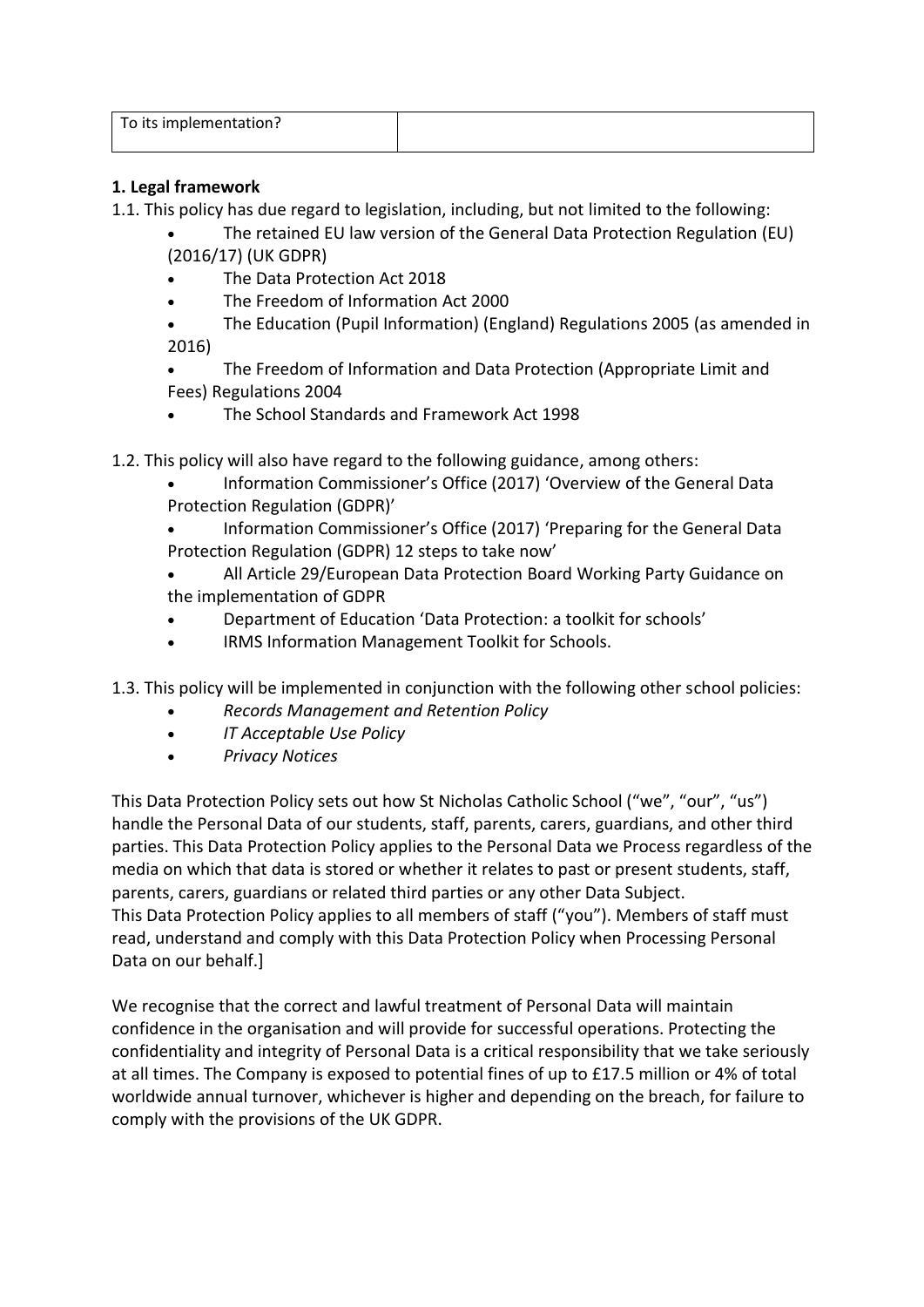# **2. Applicable data**

For the purpose of this policy:

2.1. Personal Data refers to information that relates a Data Subject that we can identify (directly or indirectly) from that information alone, or in combination with other identifiers we possess or can reasonably access. This includes an identifier such as a name, an identification number, location data, an online identifier or to one or more factors specific to the physical, physiological, genetic, mental, economic, cultural or social identity of that natural person. Personal data includes special categories of personal data and pseudonymised personal data but excludes anonymous data or data that has had the identity of an individual permanently removed.

2.2. Sensitive personal data is defined in the GDPR as 'special categories of personal data', which includes the processing of Personal Data revealing racial or ethnic origin, political opinions, religious or philosophical beliefs, trade union membership, genetic data, biometric data for the purpose of uniquely identifying a natural person, data concerning health or data concerning physical or mental health or data concerning a natural person's sex life or sexual orientation.

2.3 Processing Personal Data is referred to throughout the GDPR and data protection legislation. This means any use of the personal information. This includes collecting, disclosing, destroying, archiving and organising, transmitting or transferring to third parties.

2.4 Data Subject is a living, identified or identifiable individual about whom we hold Personal Data. For example, the children named on a class register at a school are all Data Subjects of that register.

2.5 Data Controller is usually an organisation who dictates the reason and purpose for how data is processed. The School itself is a Data Controller as it chooses how it collects, uses and shares its own data.

2.6 The Information Commissioner's Office (ICO) is the regulator for Data Protection and Privacy law in the UK. They have the power to enforce on organisations for breaches of the Data Protection Act or the GDPR. This means they can issue: -

• An Undertaking which commits an organisation to improving their Data Protection practices.

• An Enforcement Notice ordering that an organisation does something specific e.g. train all staff to a high standard.

• A Monetary Penalty for serious and significant breaches. Under the General Data Protection Regulation this can be up to €20 Million or 4% of a company's global turnover.

2.3 This policy applies to both automated personal data and to manual filing systems.

#### **3. Principles**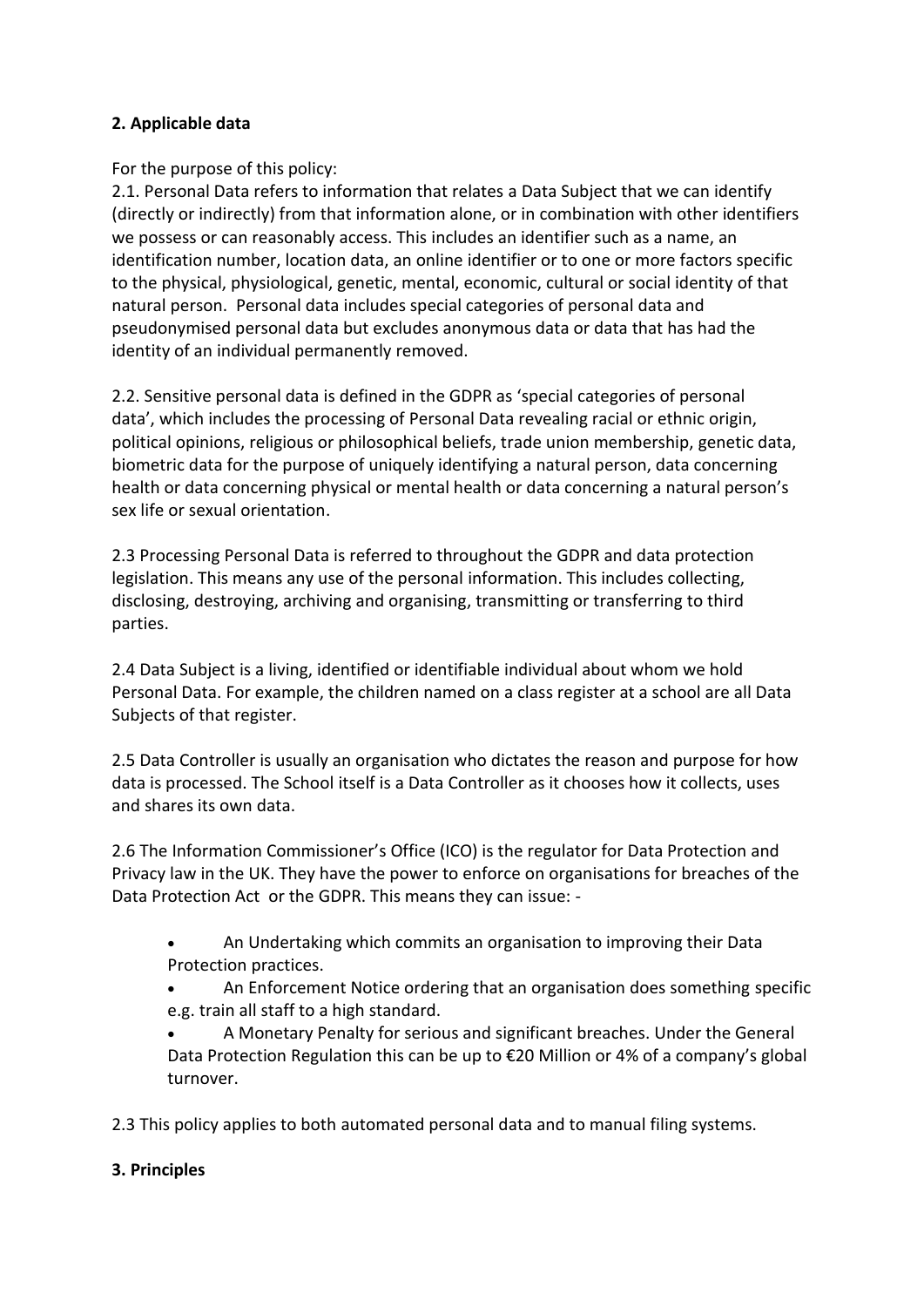3.1. We adhere to the principles relating to the Processing of Personal Data set out in the UK GDPR which require, Personal Data to be:

> 1. Processed fairly, lawfully and in a transparent manner (Lawfulness, Fairness and Transparency);

2. Processed for a specified, explicit and legitimate purpose (Purpose Limitation);

3. Adequate, relevant and limited to what is necessary in relation to the purposes for which it is Processed (Data Minimisation);

4. Accurate and where necessary kept up to date (Accuracy);

5. Not kept in a form which permits identification of Data Subjects for longer than is necessary for the purposes for which the data is Processed (Storage Limitation);

6. Processed in a manner that ensures its security using appropriate technical and organisational measures to protect against unauthorised or unlawful Processing and against accidental loss, destruction or damage (Security, Integrity and Confidentiality);

7. Not transferred to another country without appropriate safeguards being in place (Transfer Limitation); and

8. Made available to Data Subjects and allow Data Subjects to exercise certain rights in relation to their Personal Data (Data Subject's Rights and Requests).

3.2. The GDPR also requires that we are responsible for, and must be able to demonstrate, compliance with the data protection principles listed above (Accountability).

# **4. Accountability**

4.1. St Nicholas Catholic High School will implement appropriate technical and organisational measures to demonstrate that data is processed in line with the principles set out in the GDPR. This can take a variety of forms.

4.2. Records of activities relating to higher risk processing will be maintained, such as the processing of special categories data.

4.3. In line with best practice, we shall maintain a record of processing activities will include as a minimum the following:

- Name and details of the organisation
- Purpose(s) of the processing
- Description of the categories of individuals and personal data
- Retention schedules
- Categories of recipients of personal data
- Description of technical and organisational security measures
- •

4.4. St Nicholas Catholic High School will implement measures that meet the principles of data protection, continuously creating and improving security features.

4.5. St Nicholas Catholic High School will produce Data Protection Impact Assessments where the processing of personal data is likely to result in a high risk to the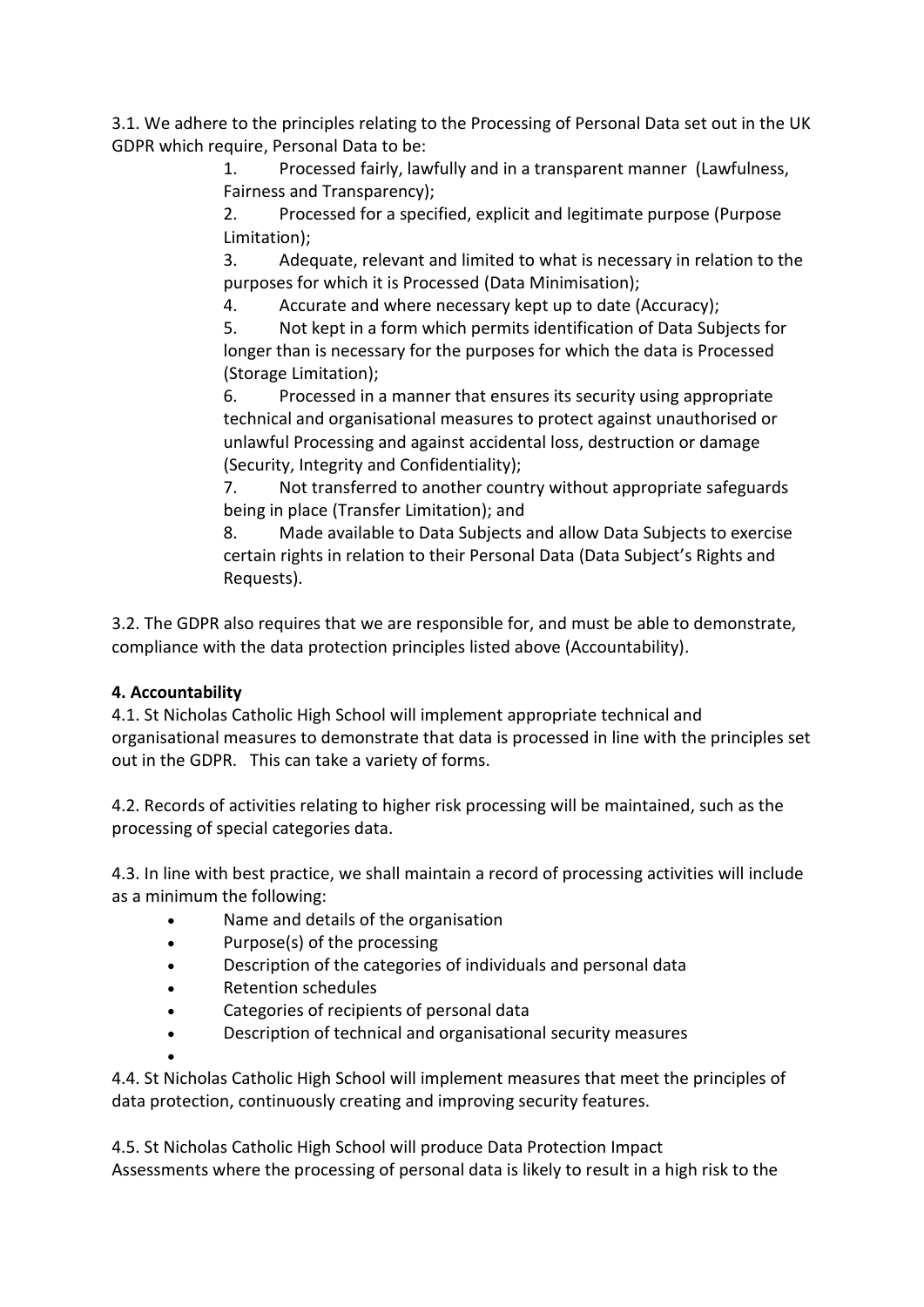rights of the individual, where a major project requires the processing of personal data or before the introduction of new technology or a significant change to the way processing is performed.

#### 5. **Data protection officer (DPO)**

- 5.1. St Nicholas Catholic High School has appointed a DPO in order to:
	- Inform and advise St Nicholas Catholic High School and its employees about their obligations to comply with the GDPR and other data protection laws.

• Monitor St Nicholas Catholic High School's compliance with the GDPR and other laws, including managing internal data protection activities, advising on data protection impact assessments, conducting internal audits, and providing the required training to staff members.

5.2. The role of DPO will be carried out by an experienced and qualified member of staff as designated by Impero.

5.3. St Nicholas Catholic High School will make freely available the contact details for their appointed DPO:

Philip Crilly | Head Of Technical Support. Direct: +44 (0) 1509 606529 Office: +44 (0) 1509 611341 Email: gdpr@imperosoftware.com

5.4. The DPO will operate independently, their role being to:

advise the school and its employees about the obligations to comply with GDPR and other data protection requirements – this could be to assist in implementing a new CCTV system or to respond to questions or complaints about information rights.

• monitor your school's compliance with GDPR, advising on internal data protection activities such as training for staff, the need for data protection impact assessments and conducting internal audits.

act as the first point of contact with the Information Commissioner's Office and for individuals whose data you process.

5.5. Where advice and guidance offered by the DPO is rejected by the school, this will be independently recorded.

5.6 Advice offered by the DPO will only be declined at the direction of the Head and/or Governing body and will be provided to the DPO in writing.

# **6. Lawful processing**

6.1. The legal basis for processing data will be identified and documented prior to data being processed. The school will make it clear, at all times, the basis on which personal data is processed. The UK GDPR restricts our actions regarding Personal Data to specified lawful purposes. These restrictions are not intended to prevent Processing but ensure that we Process Personal Data fairly and without adversely affecting the Data Subject.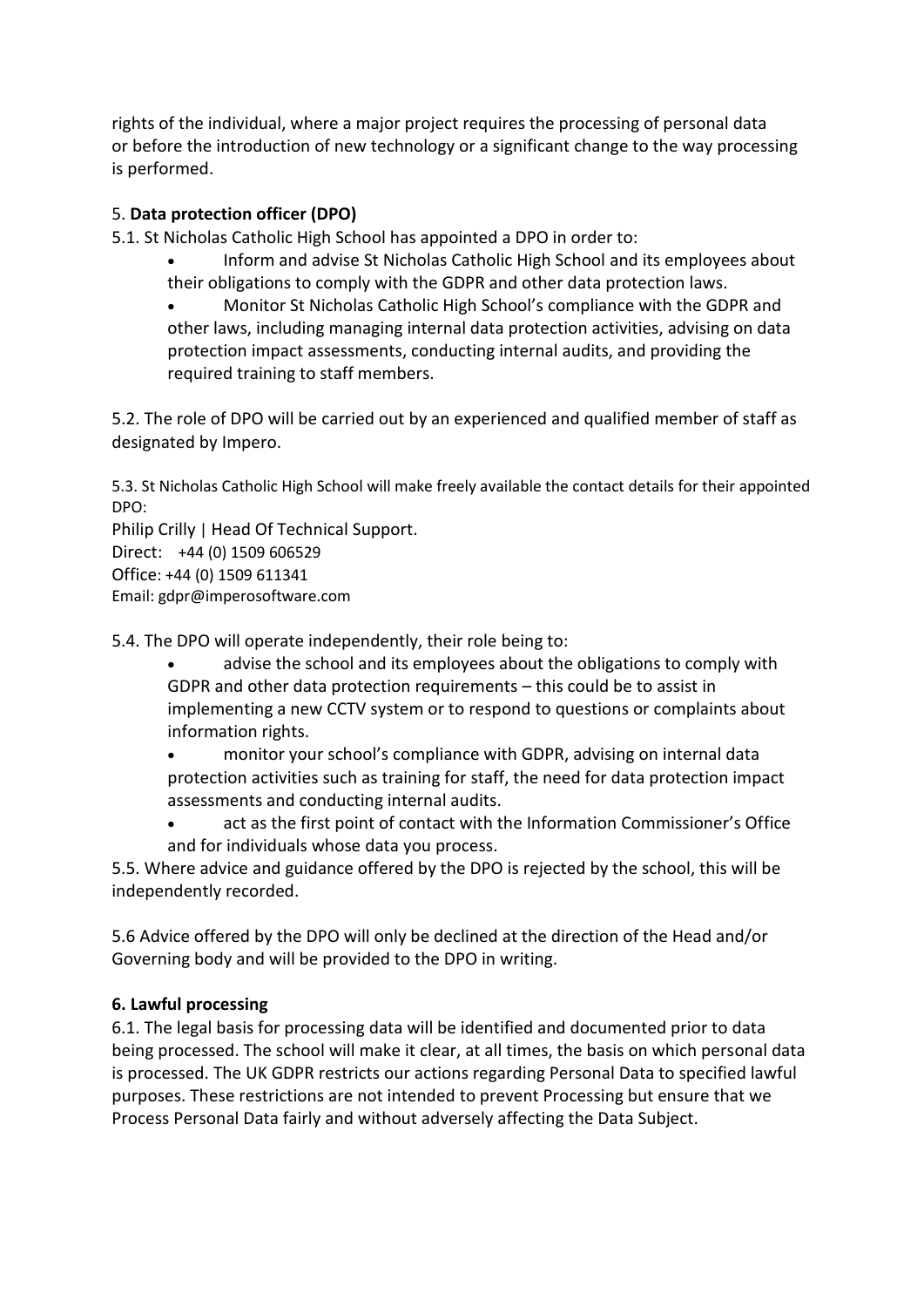6.2. The UK GDPR allows Processing for specific purposes, some of which are set out below. St Nicholas Catholic High School will ensure that, where it processes Personal Data it will be lawfully processed under one of the following conditions:

- Consent
- Compliance with a legal obligation.
- The performance of a task carried out in the public interest or in the exercise of official authority vested in the controller.
- For the performance of a contract with the Data Subject or to take steps to enter into a contract.
- Protecting the vital interests of a Data Subject or another person.
- For the purposes of legitimate interests pursued by the controller or a third party, except where such interests are overridden by the interests, rights or freedoms of the Data Subject.

6.3. In addition, St Nicholas Catholic High School will ensure that the processing of sensitive data will only be processed under the following conditions:

- Explicit consent of the Data Subject, unless reliance on consent is prohibited by law.
- Carrying out obligations under employment, social security or social protection law, or a collective agreement.
- Protecting the vital interests of a Data Subject or another individual where the Data Subject is physically or legally incapable of giving consent.
- Processing relates to Personal Data manifestly made public by the Data Subject.
- Processing is necessary for the establishment, exercise or defence of legal claims
- Processing is necessary for reasons of substantial public interest, on the basis of the law, with full regard for the rights and interests of the Data Subject.
- Processing is necessary for the purposes of preventive or occupational medicine, for example, the assessment of the working capacity of an employee.
- Processing is necessary for archiving purposes in the public interest, scientific or historical research purposes or statistical purposes.

# **7. Consent**

7.1. Where there is no other legal basis for the processing of data St Nicholas Catholic High School may rely on the consent of individuals, both parents and pupils, in seeking consent.

7.1. Where used, consent must be a positive indication. It cannot be inferred from silence, inactivity or pre-ticked boxes.

7.2. Consent will only be accepted where it is freely given, specific, informed and an unambiguous indication of the individual's wishes.

7.3. Where consent is given, a record will be kept documenting how and when consent was given.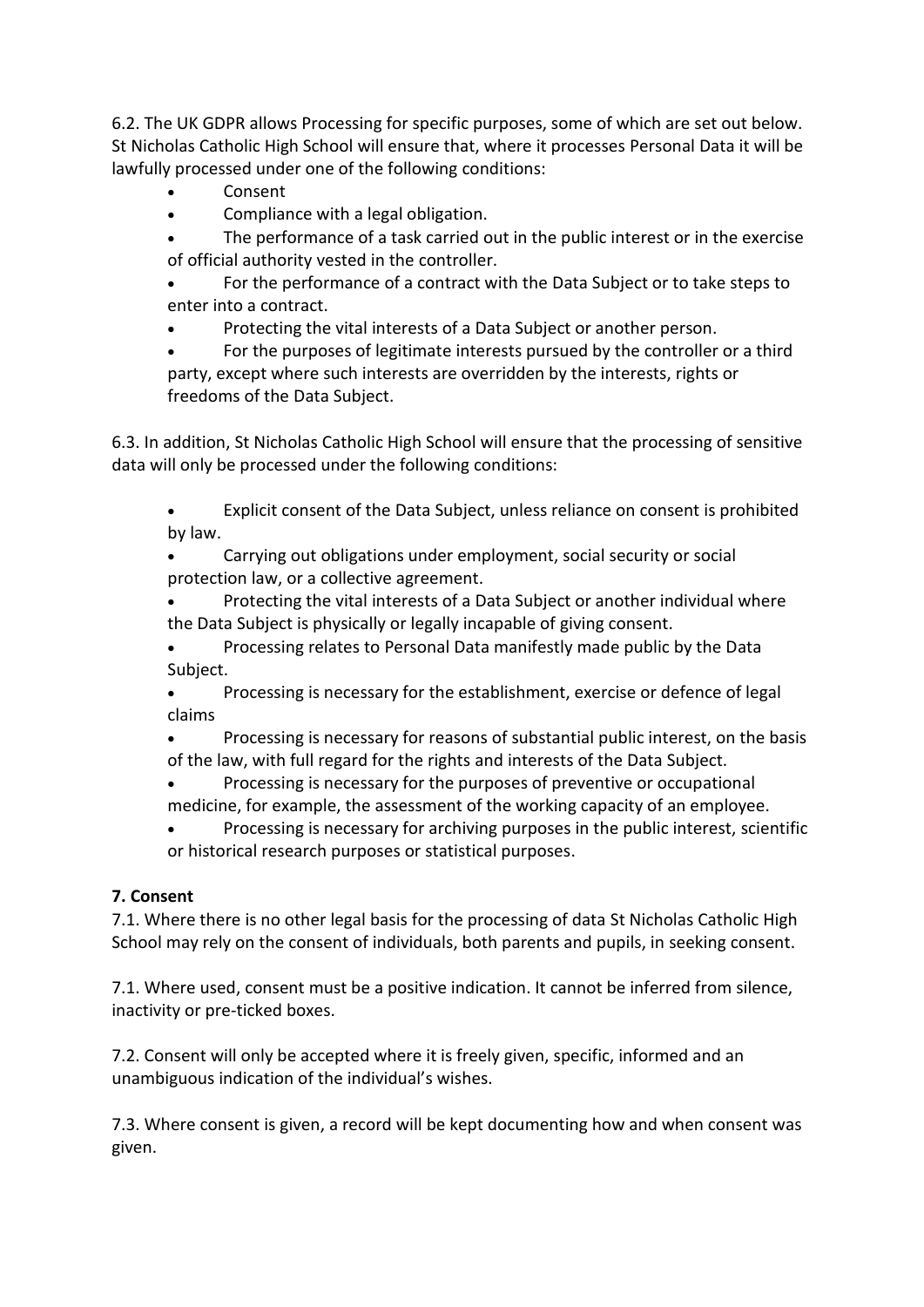7.4. Consent can be withdrawn by the individual at any time.

7.5. The consent of parents will be sought prior to the processing of a child's data under the age of 12 except where the processing is related to preventative or counselling services offered directly to a child.

7.6 When processing special category data or data on criminal convictions, the school will usually rely on a legal basis for processing other than consent if possible. Where explicit consent is relied on, the school must issue a Privacy Notice to the Data Subject to capture explicit consent.

#### 8. **Data Subject's rights and requests**

8.1 Data Subjects have rights when it comes to how we handle their Personal Data. These include rights to:

**(a)**withdraw Consent to Processing at any time;

**(b)**receive certain information about the Controller's Processing activities;

**(c)**request access to their Personal Data that we hold;

**(d)**prevent our use of their Personal Data for direct marketing purposes;

**(e)**ask us to erase Personal Data if it is no longer necessary in relation to the purposes for which it was collected or Processed or to rectify inaccurate data or to complete incomplete data;

**(f)**restrict Processing in specific circumstances;

**(g)**challenge Processing which has been justified on the basis of our legitimate interests or in the public interest;

**(h)**request a copy of an agreement under which Personal Data is transferred outside of the UK; **(i)**object to decisions based solely on Automated Processing, including profiling (ADM);

**(j)**prevent Processing that is likely to cause damage or distress to the Data Subject or anyone else; **(k)**be notified of a Personal Data Breach which is likely to result in high risk to their rights and freedoms;

**(l)**make a complaint to the supervisory authority;

**(m)**in limited circumstances, receive or ask for their Personal Data to be transferred to a third party in a structured, commonly used and machine-readable format;

8.2 The school must verify the identity of an individual requesting data under any of the rights listed above (do not allow third parties to persuade you into disclosing Personal Data without proper authorisation).

8.3 If a member of staff receives a request, they must immediately forward this to the school's Data Protection Lead, Vicky Hill.

#### **9. Privacy by design and Data Protection Impact Assessments**

9.1. St Nicholas Catholic High School will act in accordance with the UK GDPR by adopting a privacy by design approach and implementing technical and organisational measures which demonstrate how the school has considered and integrated data protection into its processing activities.

9.2. Data Protection Impact Assessments (DPIAs) will be used to identify the most effective method of complying with the school's data protection obligations and meeting individuals' expectations of privacy.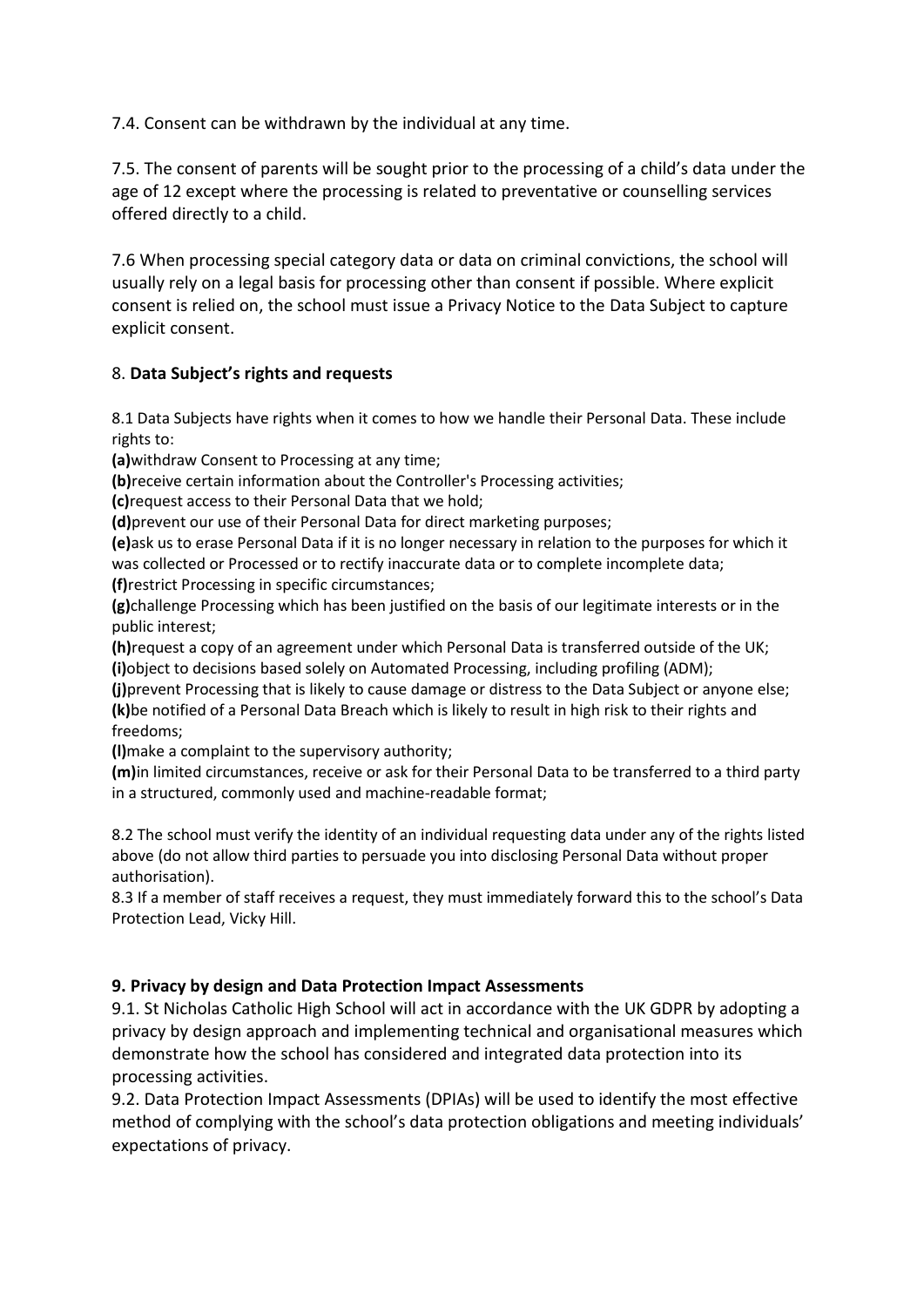9.3. DPIAs will allow the school to identify data protection risks and resolve problems at an early stage, thus reducing associated costs and preventing damage from being caused to the school's reputation which might otherwise occur.

9.4. A DPIA will be used when using new technologies or when the processing is likely to result in a high risk to the rights and freedoms of individuals.

9.5. A DPIA may be used for more than one project, where necessary and where the aims and conditions of the project are the same.

9.6. St Nicholas Catholic High School will ensure that all DPIAs include the following information:

- A description of the processing operations and the purposes
- An assessment of the necessity and proportionality of the processing in relation to the purpose
- An outline of the risks to individuals
- The measures implemented in order to address risk

9.7. Where a DPIA indicates high risk data processing, the school will consult the ICO to seek its opinion as to whether the processing operation complies with the GDPR.

# **10. Data Processors**

10.1 St Nicholas Catholic High School will ensure that whenever it employs or utilises a Data Processor a written contract will be in place. The UK GDPR defines a processor as a natural or legal person, public authority, agency or other body which processes personal data on behalf of the controller. Processors act on behalf of the relevant controller and under their authority.

10.2. Any contract will include, as a minimum, specific terms under which processing is allowed and will document:

- only act on the written instructions of the controller;
- ensure that people processing the data are subject to a duty of confidence;
- take appropriate measures to ensure the security of processing;
- only engage sub-processors with the prior consent of the controller and under a written contract;
- assist the controller in providing subject access and allowing data subjects to exercise their rights under the GDPR;

assist the controller in meeting its GDPR obligations in relation to the security of processing, the notification of personal data breaches and data protection impact assessments;

• delete or return all personal data to the controller as requested at the end of the contract; and

submit to audits and inspections, provide the controller with whatever information it needs to ensure that they are both meeting their Article 28 obligations, and tell the controller immediately if it is asked to do something infringing the GDPR or other data protection law of the EU or a member state.

10.3. Where appropriate, and if and when supplied by the Information Commissioner's Office, standard clauses may be supplemented.

10.4. Any contract will clearly identify the responsibilities and liabilities of data processors in relation to:

• not to use a sub-processor without the prior written authorisation of the data controller;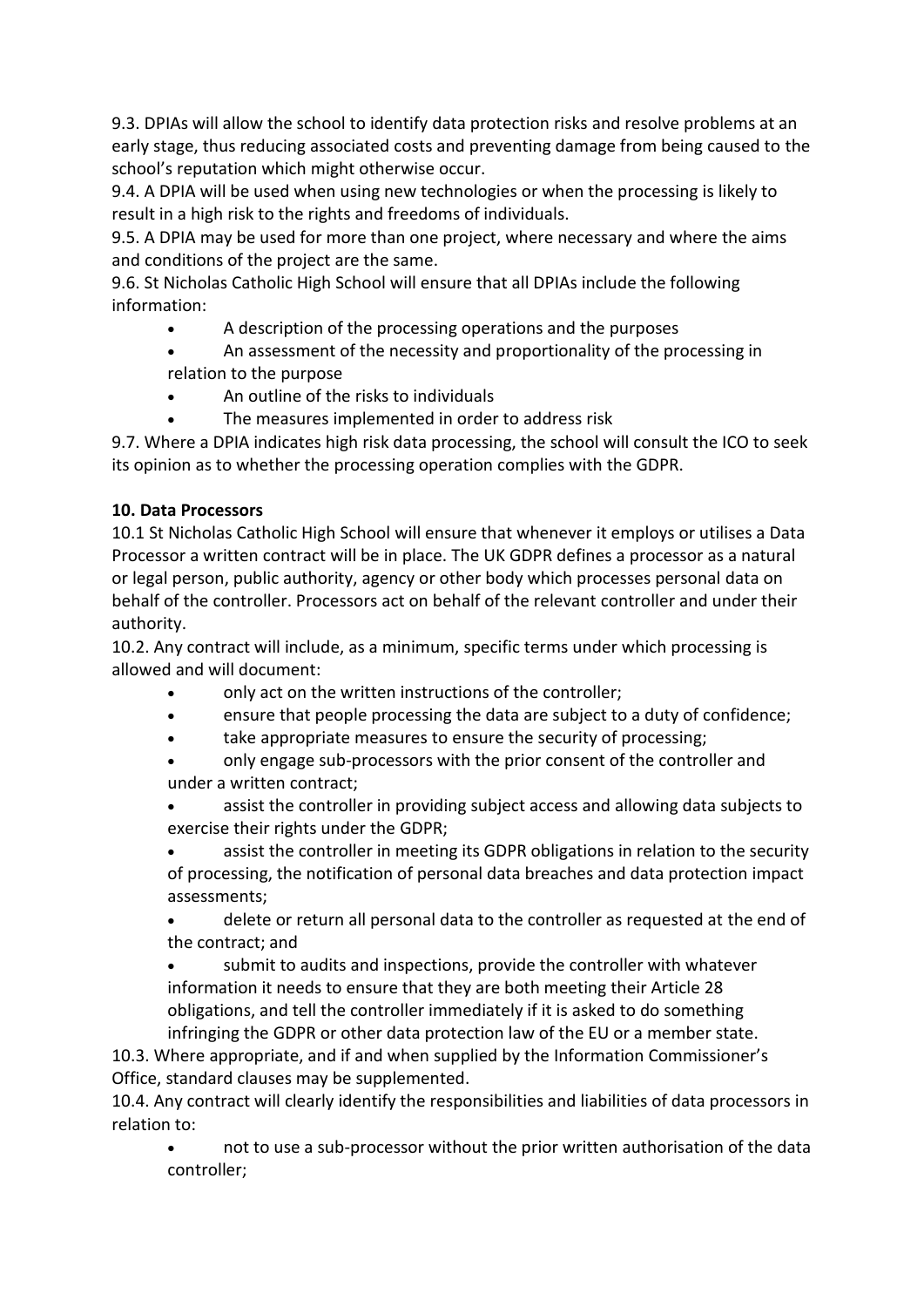- to co-operate with supervisory authorities (such as the ICO);
- to ensure the security of its processing;
- to keep records of processing activities;
- to notify any personal data breaches to the data controller;
- to employ a data protection officer; and
- to appoint (in writing) a representative within the European Union if needed.

10.5. Where a processor fails in these obligations or acts outside of the direct instructions of the school, appropriate action will be taken.

#### **11. Data breaches**

17.1. A Personal Data breach can be defined as any act or omission that compromises the security, confidentiality, integrity or availability of Personal Data or the physical, technical, administrative or organisational safeguards that we or our third-party service providers put in place to protect it. The loss, or unauthorised access, disclosure or acquisition, of Personal Data is a Personal Data Breach.

17.2. The UK GDPR requires Controllers to notify any Personal Data Breach to the Information Commissioner and, in certain instances, the Data Subject.

We have put in place procedures to deal with any suspected Personal Data Breach and will notify Data Subjects or any applicable regulator where we are legally required to do so. 17.3. If you know or suspect that a Personal Data breach has occurred, do not attempt to investigate the matter yourself. Immediately contact the DP lead for school, Vicky Hill or alternatively , if this is not possible, the School Business Manager. You should preserve all evidence relating to the Personal Data Breach.

# **12. Data security**

12.1. Confidential paper records will be kept in a locked filing cabinet, drawer or safe, with restricted access.

12.2. Confidential paper records will not be left unattended or in clear view anywhere with general access.

12.3. Digital data is coded, encrypted or password-protected, both on a local hard drive and on a network drive that is regularly backed up off-site.

12.4. Where data is saved on removable storage or a portable device, the device will be kept in a locked filing cabinet, drawer or safe when not in use.

12.5. All electronic devices are password-protected to protect the information on the device in case of theft.

12.6. All necessary members of staff are provided with their own secure login and password, and every computer regularly prompts users to change their password.

12.7. Circular emails to parents are sent blind carbon copy (bcc), so email addresses are not disclosed to other recipients.

12.8. Where personal information that could be considered private or confidential is taken off the premises, either in electronic or paper format, staff will take extra care to follow the same procedures for security, e.g. keeping devices under lock and key. The person taking the information from the school premises accepts full responsibility for the security of the data.

12.9. Before sharing data, all staff members will ensure: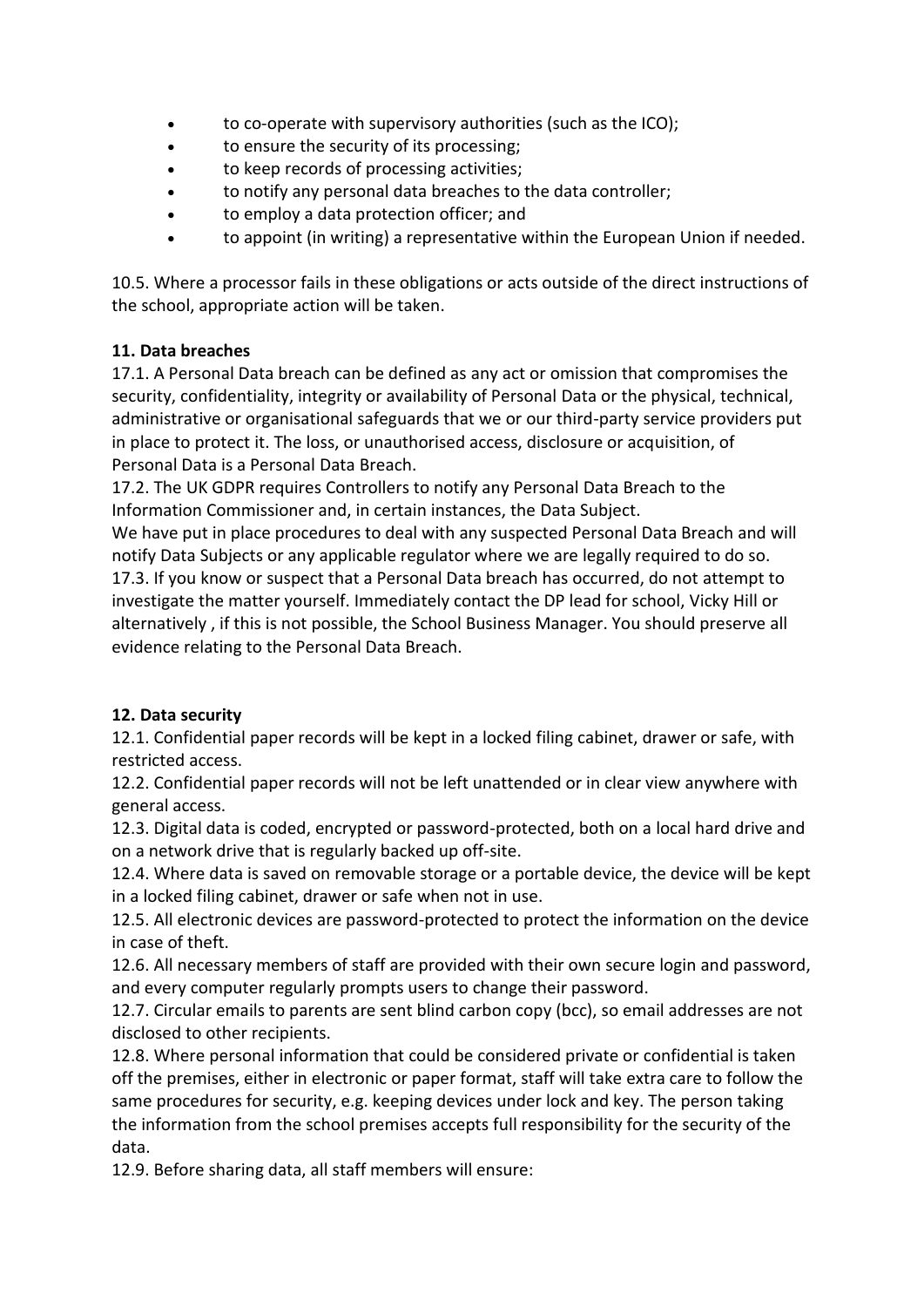- They are allowed to share it.
- That adequate security is in place to protect it.
- Who will receive the data has been outlined in a privacy notice.

12.10. Under no circumstances are visitors allowed access to confidential or personal information. Visitors to areas of the school containing sensitive information are supervised at all times.

12.11. The physical security of the school's buildings and storage systems, and access to them, is reviewed on an annual basis. If an increased risk in vandalism/burglary/theft is identified, extra measures to secure data storage will be put in place.

12.12. Any unauthorised disclosure or personal or sensitive information may result in disciplinary action.

# **13. Sharing Personal Data**

13.1 Staff members may only share the Personal Data the school holds with another employee if the recipient has a job-related need to know the information and the transfer complies with any applicable cross-border transfer restrictions.

You may only share the Personal Data we hold with third parties, such as our service providers, if;

**(a)**they have a need to know the information for the purposes of providing the contracted services;

**(b)**sharing the Personal Data complies with the Privacy Notice provided to the Data Subject and, if required, the Data Subject's Consent has been obtained;

**(c)**the third party has agreed to comply with the required data security

standards, policies and procedures and put adequate security measures in place;

**(d)**the transfer complies with any applicable cross-border transfer restrictions; and

**(e)**a fully executed written contract that contains UK GDPR-approved third party clauses has been obtained.

13.2. St Nicholas Catholic High School will not publish any personal information, including photos, on its website, in social media or in any promotional or marketing publication without the permission of the affected individual or those with parental responsibility.

13.3. When uploading information to the school website, staff are considerate of any metadata or deletions which could be accessed in documents and images on the site.

# **14. Subject Access Request (SAR**)

14.1 Under the Data Protection Act 1998 and GDPR May 2018, Data Subjects have a right to request access to information the school holds about them. This is known as a subject access request. Subject Access Requests can be submitted in writing, either by letter or email. Requests should include:

- The 'Subjects' name
- A correspondence address
- A contact number and email address
- Details about the information requested

The school will not reveal the following information in response to subject access requests:

• Information that might cause serious harm to the physical or mental health of the pupil or another individual

• Information that would reveal that the child is at risk of abuse, where disclosure of that